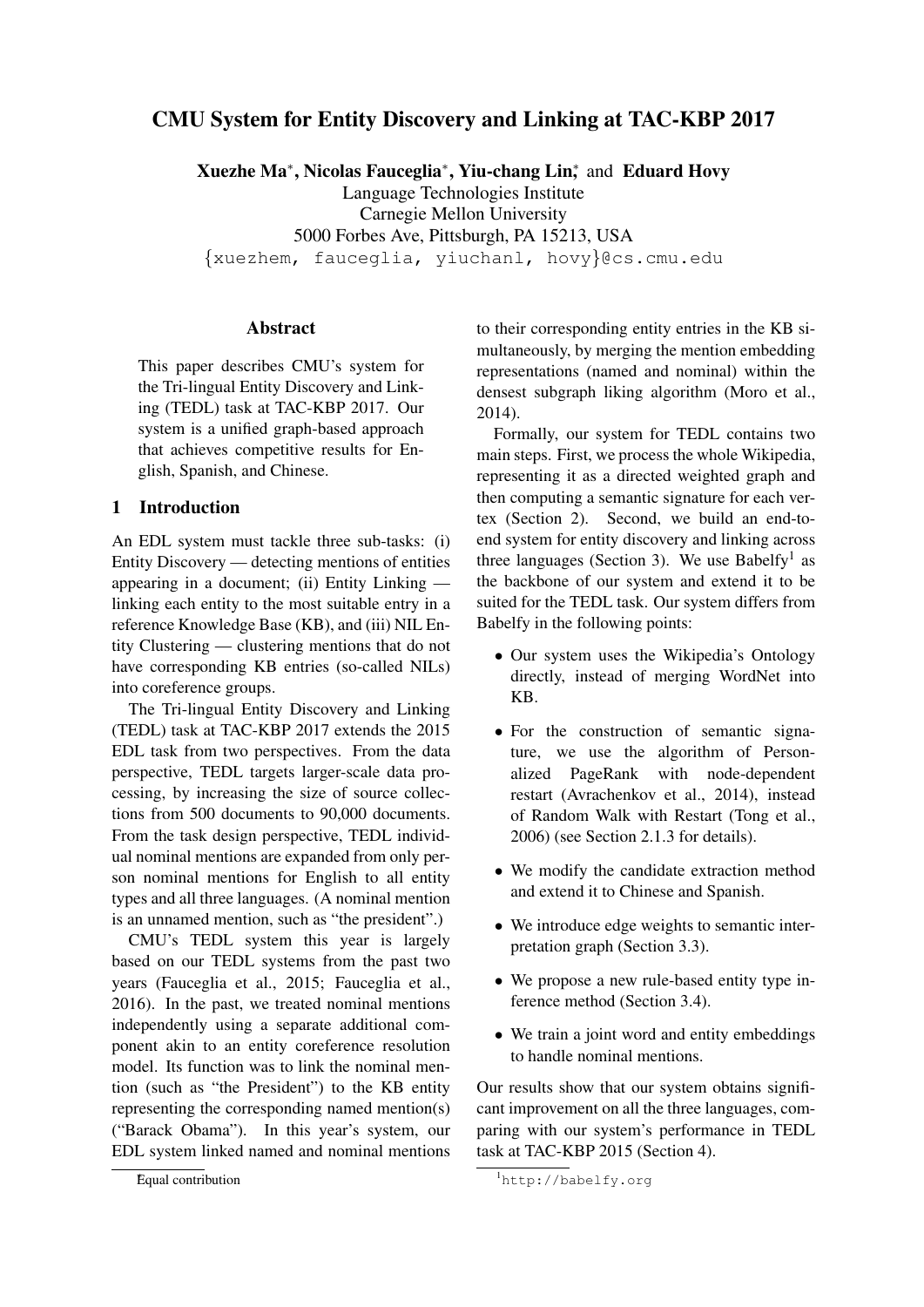## 2 Data Preparation

In this section, we describe the preparation of data, including constructing the Wikipedia graph, computing Semantic Signatures, and preprocessing the input documents to transform them into fragments.

### 2.1 Wikipedia

The reference knowledge base used in TEDL is a January 2015 snapshot of English Freebase, which includes about 81M nodes (mids) and 290M relations. However, as mentioned above, this year we utilize Wikipedia as our Knowledge Base to construct the Semantic Signatures. The snapshot of Wikipedia we used is from December 2015, which contains around 5M pages (nodes).

## 2.1.1 Preprocessing

We first use the WikiPrep toolkit  $2$  to preprocess the whole Wikipedia to extract all the text anchors of each page and to remove some irrelevant pages such that the ones for disambiguation. This yields a KB with around 4.9M pages.

## 2.1.2 Graph of Wikipedia

We first represent Wikipedia as a directed weighted graph, where the vertices in the graph are the entities and concepts in Wikipedia. An edge exists from vertex  $v1$  to  $v2$  if  $v2$  appears in v1's page as a text anchor. Following Moro et al. (2014), the weight of each edge is calculated as the number of triangles (cycles of length 3) that this edge belongs to. To implement the graph, we used the WebGraph framework (Boldi and Vigna, 2004).

## 2.1.3 Semantic Signature

A *semantic signature* is a set of highly related vertices for each concept or entity in Wikipedia graph. To calculate semantic signatures, we first compute the transition probability  $P(v'|v)$  as the normalized weight of the edge:

$$
P(v'|v) = \frac{w(v, v')}{\sum_{v'' \in V} w(v, v'')}
$$

where  $w(v', v)$  is the weight of the edge  $(v \rightarrow$  $v'$ ). With the transition probabilities, Semantic Signatures are computed using the algorithm of Personalized PageRank with node-dependent restart (Avrachenkov et al., 2014). It should be

noted that the algorithm performed by Moro et al. (2014) to create semantic signatures is Random Walk with Restart (Tong et al., 2006), which is simulation of the Personalized PageRank algorithm used in our system. Finally, vertices with PageRank score higher than a threshold  $(n)$  are kept to build the semantic signature. In our system we set  $\eta = 10^{-4}$ .

## 2.2 Input File

For each language, two kinds of data (Newswire and Discussion Forum) are given in *xml* format. As described in the task definition, every document is represented as a UTF-8 character array and begins with the  $\langle$ DOC $>$  tag. The " $\langle$ " character has index 0 and offsets are counted before XML tags are removed. Therefore, to preserve the offset for each sentence, a line-by-line file reader is implemented instead of using an *xml* file parser.

In Newswire data, the tags are relatively simple and clean compared to the Discussion Forum. The news' headlines and paragraphs are extracted between "<HEADLINE>, </HEADLINE>" and " $<$ P $>$ ,  $<$ /P $>$ " tags, respectively. In discussion forum data, similarly, the headline and posts are obtained between "<headline>, </headline>" and "<post>, </post>" tags. Authors whose linking result is always NIL for each post are detected at the same time. However, in each post, there might exist more than one *quote*, which are repetitive text from previous posts. Quote removal is therefore a follow-up step after post extraction. Moreover, any text between "&It" and "&gt"tags or in *URL* format is removed from the post as well.

## 3 System Architecture

Our end-to-end EDL system includes entity mention detection (Section 3.1), candidate extraction (Section 3.2, entity linking (Section 3.3), type inference (Section 3.4), and NIL entity clustering (Section 3.5). We use the Stanford CoreNLP pipeline (Manning et al., 2014) for preliminary steps, and adapt and extend (Moro et al., 2014) for entity extraction and linking.

## 3.1 Entity Mention Detection

Different from last year's system that extracted all sequences of words with certain length limit and POS constraints as possible mentions, this year we used a pre-trained NER system to extract mentions. This significantly reduced the number of

 $^{2}$ http://www.cs.technion.ac.il/~qabr/ resources/code/wikiprep/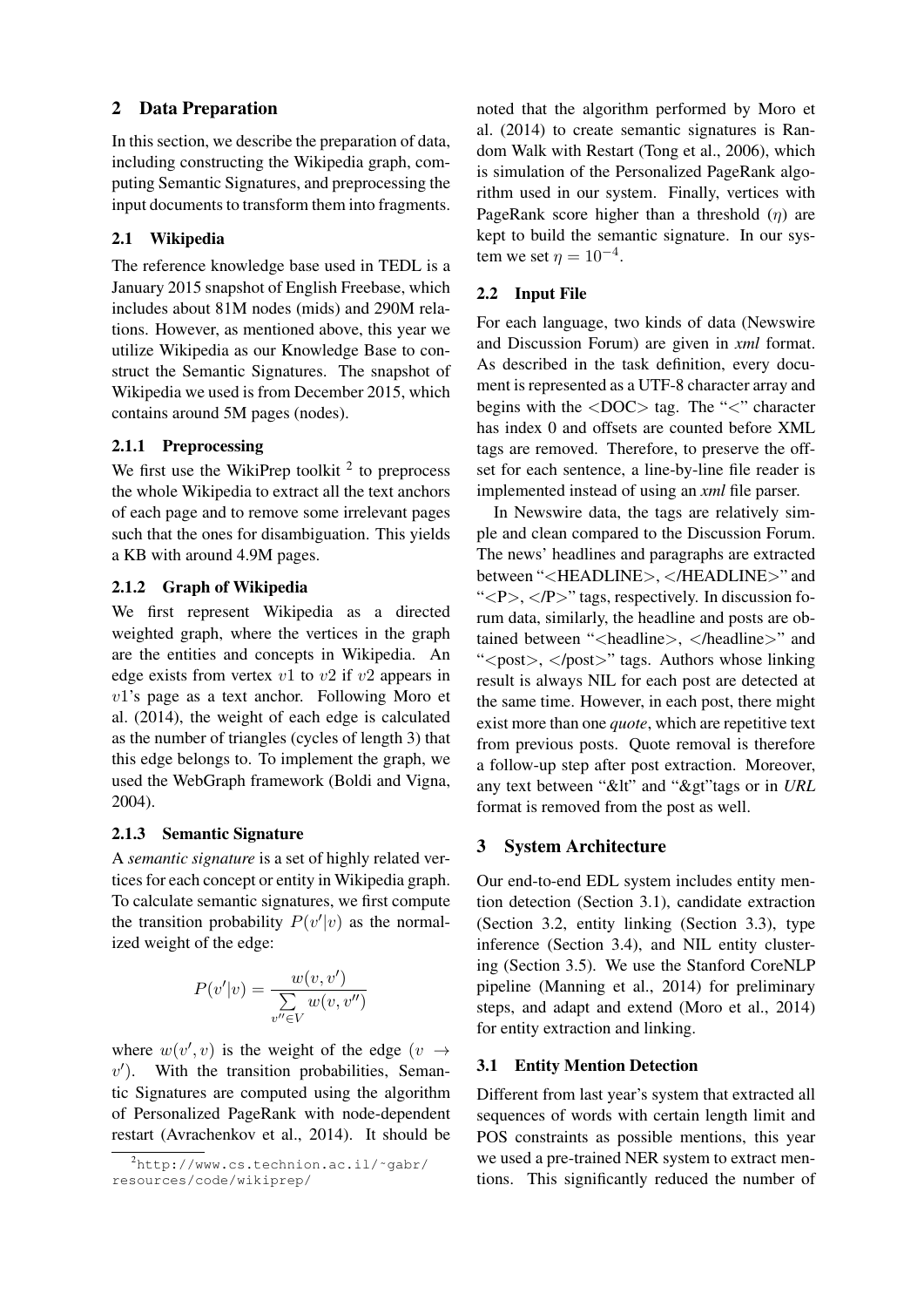mentions and accelerated the linking algorithm. The NER system we used is the CRF-based statistical model implemented in the Stanford CoreNLP system (Manning et al., 2014).

### 3.2 Candidate Extraction

The task of candidate extraction is, given an entity mention, to return all the possible entities in the KB that could be associated with this mention. Consider the following example: *Donald Trump was born in New York. It is the most populous city in the United States.* We detect the following three named mentions: *Donald Trump*, *New York* and *the United States*, and one nominal mention: *the most populous city*.

For named mentions, we search the KB for candidate entities for which (one of) the names of the entity is a superstring of the text of the named mention. Thus, the candidates of mention *Donald Trump* include "Donald Trump" and "Donald Trump Jr.", the candidates of the mention *New York* include "New York City" and "New York State", and the ones of *the United States* include "the United States" and "the United States Air Force", etc.

For nominal mentions, however, we cannot directly extract candidate entities by name superstring matching, since the text of a nominal mention is general. To find possible candidate entities associated with a nominal mention, we first make an assumption that a nominal mention refers to a named mention in its near contexts. Based on this assumption, we search the candidate entities of nominal mentions only from the set of candidates of the named mentions within a window size of contexts. We compute the cosine similarities of the word embedding of the nominal mention's headword and the entity embeddings of candidate entities, filtering out those candidates whose similarities are below a threshold  $\beta$ . In the above example, we first initialize a set of candidates for the mention *the most populous city* with the union of the candidates of the three named mentions. Then, we use our joint embeddings to filter out candidates that are not coherent with the headword "city", retaining the associated candidates, including the correct one "New York City".

With the candidate extractor collaborating with our joint embeddings of words and entities, we can handle named and nominal mentions for entity linking simultaneously.

|            | Type in Freebase                 |  |  |  |  |  |
|------------|----------------------------------|--|--|--|--|--|
| <b>PER</b> | people.person                    |  |  |  |  |  |
|            | location.country                 |  |  |  |  |  |
| <b>GPE</b> | location.administrative_division |  |  |  |  |  |
|            | location.statistical_region      |  |  |  |  |  |
| <b>ORG</b> | organization.organization        |  |  |  |  |  |
| <b>LOC</b> | location.location                |  |  |  |  |  |
| FAC        | architecture.structure           |  |  |  |  |  |

Table 1: Rules applied to distinguish among the 5 entity types.

It is worth mentioning that in our EDL system, this is the only part that deals with language per se: we have to implement different candidate extractors, one for each language. Once the candidates have been extracted, the entity liking component works in KB space, which is independent with the input language. This makes our EDL system easily adapted to new languages.

### 3.3 Entity Linking

### 3.3.1 Semantic Interpretation Graph **Construction**

The semantic interpretation graph is constructed using a procedure similar to Moro et al. (2014). The difference is that we introduce edge weights to this graph—the weight of the edge between two vertices  $(v_1, f_1)$  and  $(v_2, f_2)$  is defined as the PageRank score between  $v_1$  and  $v_2$  in the Wikipedia graph.

#### 3.3.2 Graph Densification

We implemented the graph densification algorithm presented in Moro et al. (2014). Basically, at each step of graph densification, we first find the most ambiguous mention (the one with the most candidate entities). Then we remove the candidate entity from the most ambiguous mention that has the smallest score. In our system, the score of a vertex  $(v, f)$  in the semantic interpretation graph is slightly different from the one in Babelf – we use the sum of the incoming and outgoing edge *weights* instead of the sum of incoming and outgoing degree. Formally, the score of the vertex  $(v, f)$  is:

$$
score((v, f)) = \frac{w(v, f) \cdot sum((v, f))}{\sum_{(v', f)} w(v', f) \cdot sum((v', f))}
$$

where  $sum((v, f))$  is the sum of the incoming and outgoing edge weights of  $(v, f)$  and  $w((v, f))$  is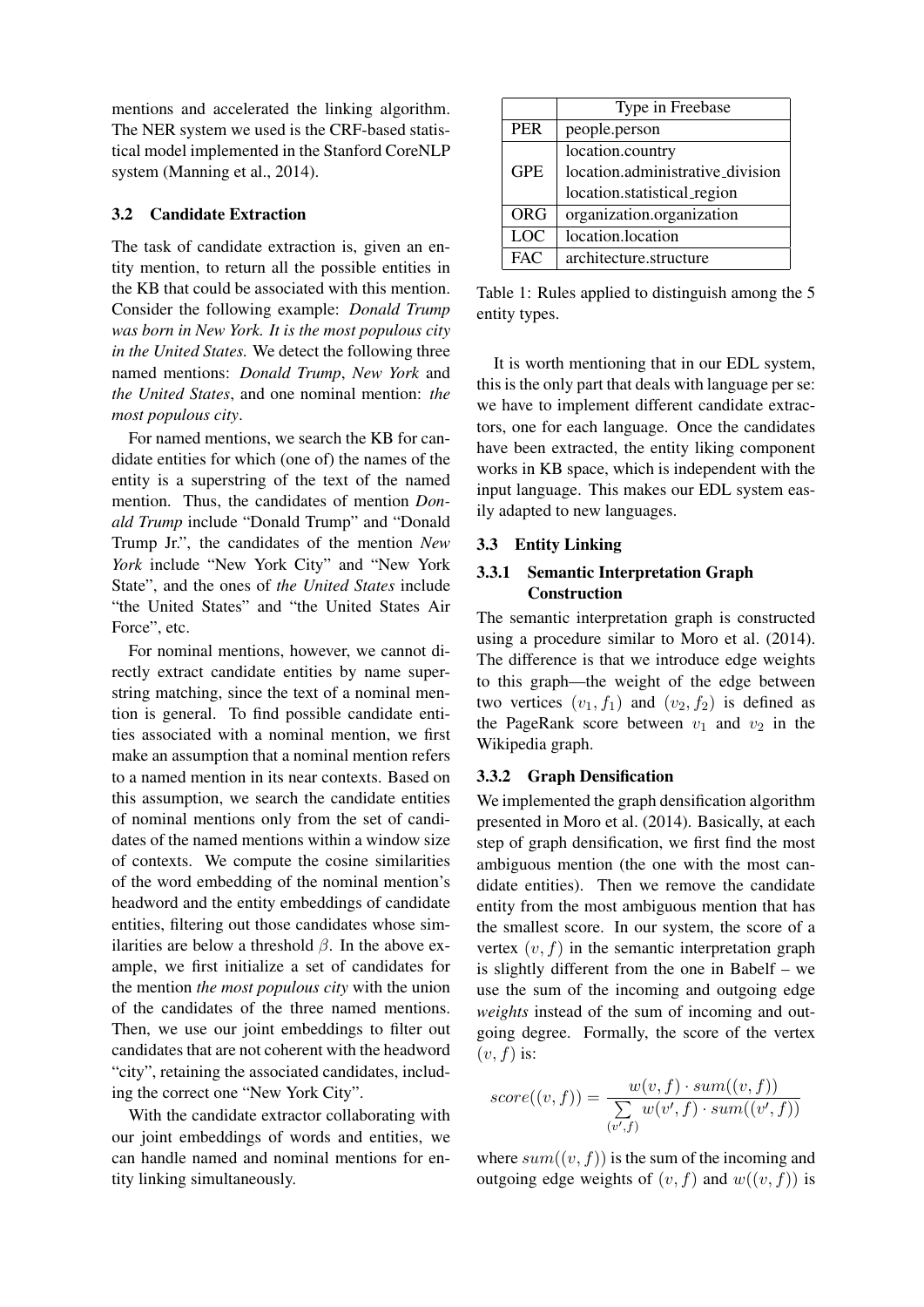|     | <b>NER</b> |  |    | Linking |    |                                                                     | Clustering |  |      |
|-----|------------|--|----|---------|----|---------------------------------------------------------------------|------------|--|------|
|     |            |  | F1 | P       | R. | F1.                                                                 |            |  | F1   |
|     |            |  |    |         |    | Eng   79.3 52.3 63.0   69.0 45.5 54.8   68.9 $\overline{45.4}$ 54.7 |            |  |      |
|     |            |  |    |         |    | Spa 78.0 45.9 57.8 70.8 41.7 52.5 67.5 39.7 50.0                    |            |  |      |
| Chn |            |  |    |         |    | 72.2 43.6 54.4 62.4 37.7 47.0 66.4 40.1                             |            |  | 50.9 |

Table 2: The official results precision, recall, and F1 measures over all three languages for our best run for three key metrics: strong typed mention match (NER), strong typed all match (Linking), and mention ceaf (Clustering) in TEDL at TAC-KBP 2017.

|     | <b>NER</b>             |      |                | Linking |      |      | Clustering |      |                |  |
|-----|------------------------|------|----------------|---------|------|------|------------|------|----------------|--|
|     | P                      | R    | F <sub>1</sub> | P       | R    | F1   | P          | R    | F <sub>1</sub> |  |
|     | Named Mention          |      |                |         |      |      |            |      |                |  |
| Eng | 81.4                   | 64.5 | 72.0           | 72.8    | 57.8 | 64.4 | 72.6       | 57.5 | 64.2           |  |
| Spa | 78.0                   | 62.5 | 69.4           | 70.8    | 56.7 | 63.0 | 67.5       | 54.0 | 60.0           |  |
| Chn | 72.2                   | 56.6 | 63.4           | 62.4    | 48.9 | 54.8 | 66.4       | 52.0 | 58.3           |  |
|     | <b>Nominal Mention</b> |      |                |         |      |      |            |      |                |  |
| Eng | 60.4                   |      | 15.6 24.8      | 33.0    | 8.5  | 13.5 | 42.5       | 11.0 | 17.4           |  |
| Spa |                        |      |                |         |      |      |            |      |                |  |
| Chn |                        |      |                |         |      |      |            |      |                |  |

Table 3: The results on named and nominal mentions, respectively.

the number of fragments the candidate entity  $v$ connects to.

The above steps are repeated until every mention has less than a certain number  $(\mu)$  of candidate entities. Finally, we link each mention f to the highest-ranking candidate entity  $v^*$  if  $score((v^*, f)) > \theta$ , where  $\theta$  is a fixed threshold.

### 3.4 Entity Type Inference

Before inferring the entity, our system first maps the Wikipedia entities back to Freebase via a map built beforehand. Entity type is obtained from each entity's *Types* in Freebase. We define different rules to determine such entity types. If a candidate entity has the predefined types (2nd column in Table 1), its entity type is assigned as the corresponding value (1st column). Else, it is not treated as an entity and is discarded.

### 3.5 NIL Entity Clustering

The final step in our system is clustering NIL entities. In our system, we simply merge candidates with exactly the same name spelling.

### 4 Experiments

We submitted one system for the TEDL task, in which we extract the top 100 candidate entities for each mention ( $K = 100$ ), with the ambiguity parameter  $\eta = 10$ .

Table 2 shows the results precision, recall, and F1 measures over all three languages for our best run for three key metrics: strong typed mention match (NER), strong typed all match (Linking) and mention CEAF (Clustering).

Table 3 shows results of three languages on named and nominal mentions, respectively. It should be noted that our system can handle nominal mentions for English.

### 5 Conclusion and Future Work

We build a unified graph-based system for the TEDL task at TAC-KBP 2017. We developed an embedding-based method to train joint word and entity embeddings, and merged the embeddings with the densest subgraph linking algorithm to develop an EDL system that can link named and nominal mentions simultaneously, an advance over our system in TEDL task at TAC-KBP 2016.

### **References**

- Konstantin Avrachenkov, Remco Van Der Hofstad, and Marina Sokol. 2014. Personalized pagerank with node-dependent restart. In *Algorithms and Models for the Web Graph*, pages 23–33. Springer.
- Paolo Boldi and Sebastiano Vigna. 2004. The webgraph framework i: compression techniques. In *Proceedings of the 13th international conference on World Wide Web*, pages 595–602. ACM.